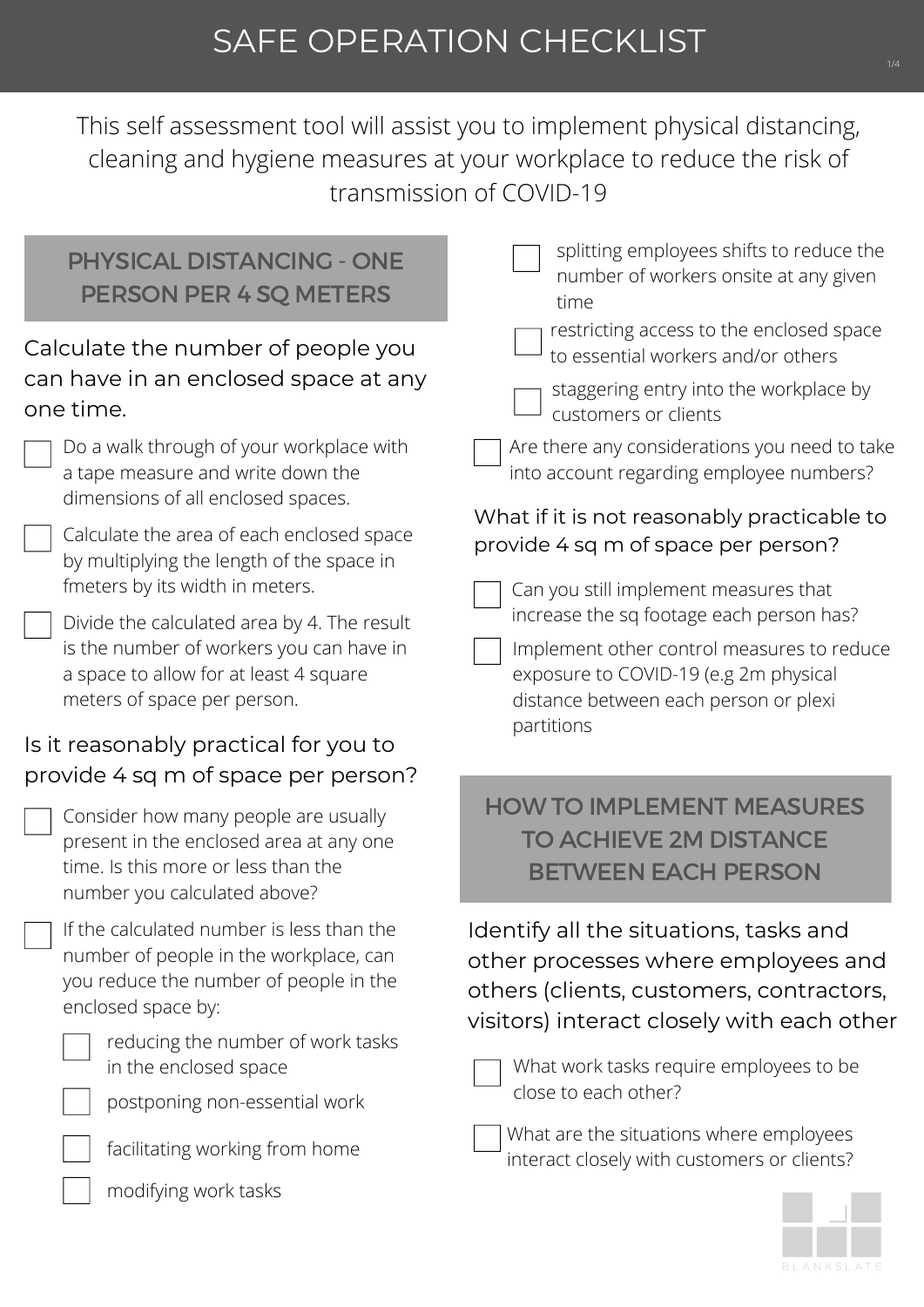# SAFE OPERATION CHECKLIST

| Does the layout of the workplace,<br>including entry and exits, require<br>employees and/or others to be close to<br>each other?                                                       | Provide physical distancing markers on<br>the floor in areas where customers line<br>up or where workers perform tasks                                                                                              |
|----------------------------------------------------------------------------------------------------------------------------------------------------------------------------------------|---------------------------------------------------------------------------------------------------------------------------------------------------------------------------------------------------------------------|
| Do employees and/or customers or<br>clients travel together in vehicles?                                                                                                               | <b>CLOSE CONTACT WORK TASKS</b>                                                                                                                                                                                     |
| Identify the situations, tasks and<br>processes where it is reasonably<br>practicable for employees and others<br>to keep 2m away from each other<br>Can you change the layout of your | You may have particular work tasks<br>that, due to their nature of the work<br>or for work health and safety reasons,<br>can only be performed where<br>employees or members of the public<br>are in close contact. |
| workplace?<br>Can you modify the way employees and<br>others interact with each other?<br>Can you modify how employees gather,<br>meet and train together?                             | Identify and implement measures to<br>reduce the amount of time<br>employees spend in close contact<br>Is the work task essential? Can it be                                                                        |
| Can you modify the use of workplace<br>facilities?<br>Review regular deliveries. Can you<br>request contactless delivery? Check<br>systems for e-invoicing are in place.               | postponed?<br>Whats measures can you put in place to<br>reduce the amount of time workers<br>spend in close contact. Can you:<br>Minimize the number of people                                                      |
| Identify and address, so far as reasonably<br>practicable, any other risks that may arise<br>if employees and others are required to<br>practice physical distancing                   | within an area any time?<br>Stagger start, finish and break times<br>where appropriate?<br>Move work tasks to different areas<br>of the workplace or off-site if                                                    |
| Put in place measures to<br>communicate and remind<br>employees of the need to practice<br>physical distancing                                                                         | possible?<br>Separate employees into dedicated<br>teams and have them work the<br>same shift or work in a particular<br>area?                                                                                       |
| Put signs around the workplace and<br>create wall or floor markings to identify<br>2m distance. Your staff could wear a<br>badge as a visual reminder to themselves<br>and each other  | Provide each employee or the<br>dedicated team their own<br>equipment?                                                                                                                                              |

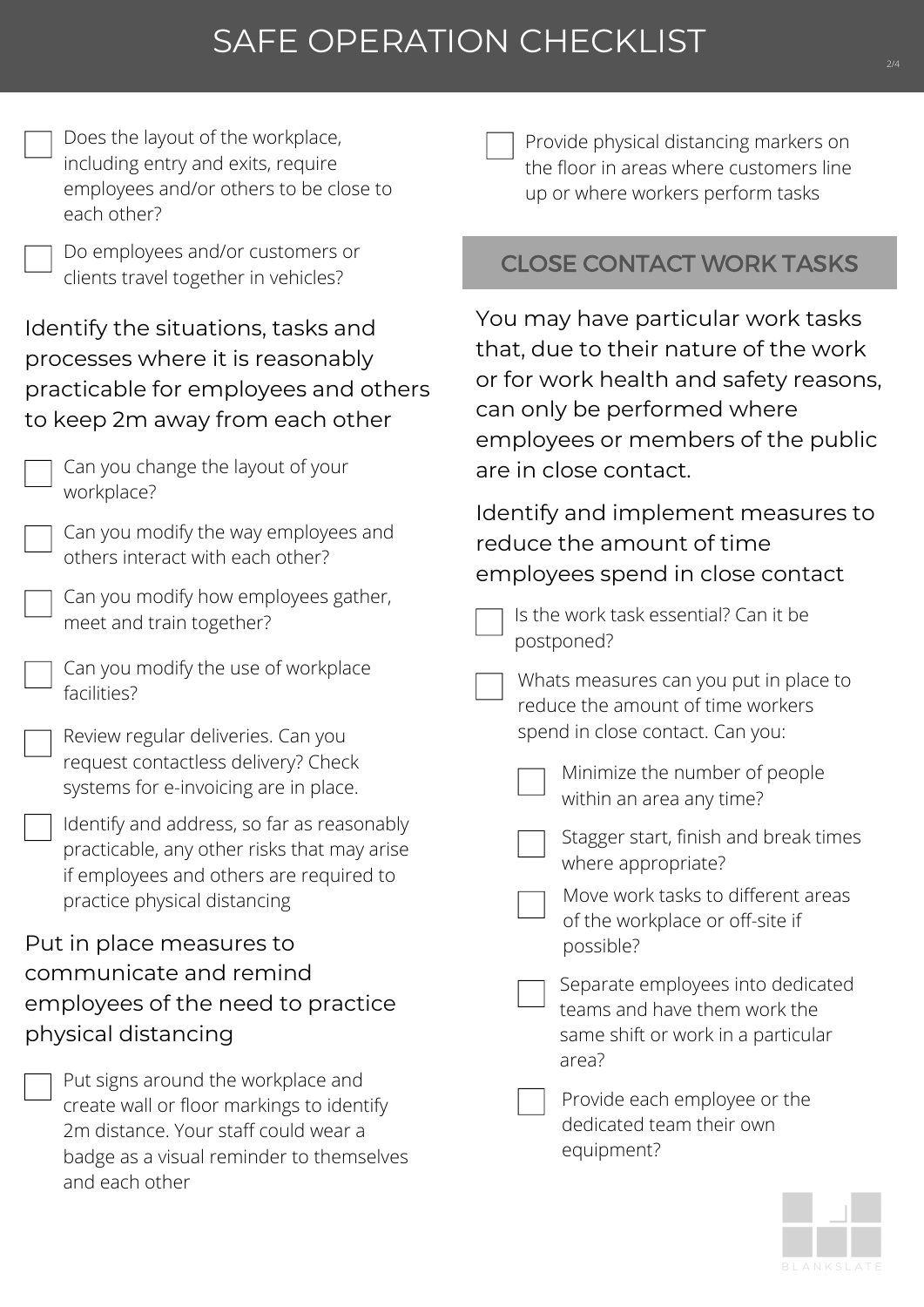### SAFE OPERATION CHECKLIST

#### The use of personal protective equipment (PPE)

Have you considered and implemented measures to limit the amount of time workers will spend in close contact?

If yes, will workers, despite other control measures, be in close contact with each other or with other people for longer than the recommended time (i.e more than 15 minutes face to face cumulative over the course of a week or more than 2 hours in a shared closed space)?

If yes consider the use of personal protective equipment (PPE). This includes respirators with positive airflow and disposable gloves.

Employees must be trained in the proper use of PPE. Be aware of risks that may arise as a result of workers using and wearing PPE.

#### CONTAMINATED SURFACES

You will need to implement cleaning and hygiene measures to minimize the risk of transmission from contaminated surfaces

| Identify what tools, machinery and |
|------------------------------------|
| equipment employees share while    |
| working.                           |

Identify what surfaces people touch often such as doorknobs, elevator buttons and light switches.

Identify what cleaning materials and supplies will you need and determine what a reasonable supply to have on hand is.

Consider how many employees are in the space; whether customers, children, or other members of the public are in the space; how long they're in the space; and how they use the space.

Consider how often will you need to clean. Clean at least once a day for most surfaces and at least twice a day for high-contact surfaces.

When is the best time to clean? Consider cleaning before or after shifts, or before opening or after closing. Its important to allow enough time for a thorough cleaning. Time the cleaning so it limits worker and customers exposure to cleaning and disinfecting odours.

Identify who will be responsible for the cleaning. You may need to limit the number of cleaners and ensure they have time to clean effectively. Make sure employees who are cleaning have been trained to use the cleaning products safely.

Determine what, if any, personal protective equipment (PPE) the designated cleaners need to protect against the cleaning chemicals.

To reduce the amount of cleaning you have to do, identify any machinery or equipment in your workplace that isn't used often. Consider cleaning these items and then boxing them or covering them with plastic drop sheets or tarps until you need them.